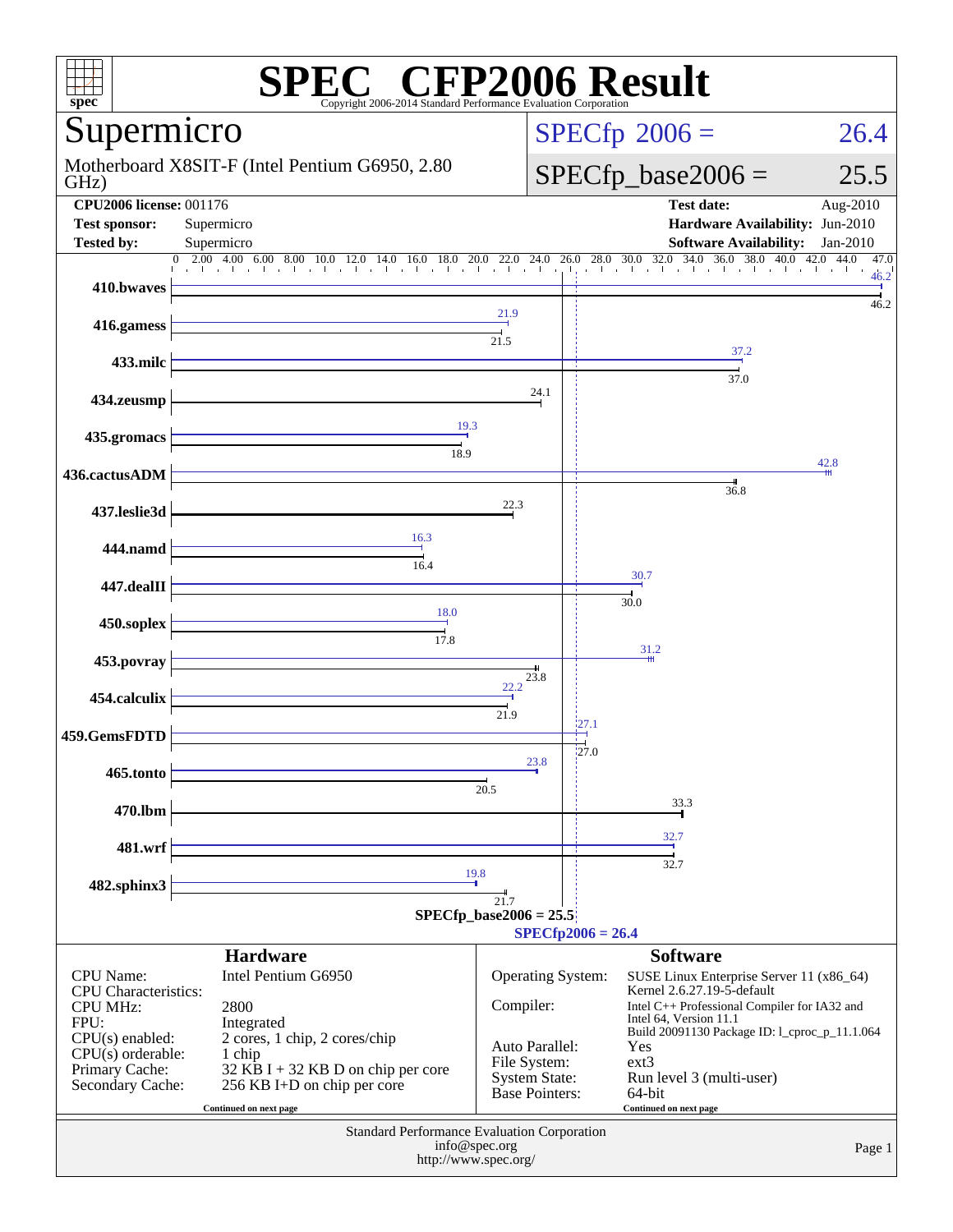

## Supermicro

GHz) Motherboard X8SIT-F (Intel Pentium G6950, 2.80

### $SPECfp2006 = 26.4$  $SPECfp2006 = 26.4$

### $SPECfp\_base2006 = 25.5$

| <b>CPU2006 license: 001176</b>                                             |                                                                                                                                        |  |                                        | <b>Test date:</b>             | Aug- $2010$ |
|----------------------------------------------------------------------------|----------------------------------------------------------------------------------------------------------------------------------------|--|----------------------------------------|-------------------------------|-------------|
| <b>Test sponsor:</b>                                                       | Supermicro                                                                                                                             |  | <b>Hardware Availability: Jun-2010</b> |                               |             |
| <b>Tested by:</b>                                                          | Supermicro                                                                                                                             |  |                                        | <b>Software Availability:</b> | $Jan-2010$  |
| L3 Cache:<br>Other Cache:<br>Memory:<br>Disk Subsystem:<br>Other Hardware: | $3 \text{ MB I+D}$ on chip per chip<br>None<br>16 GB (4 x 4 GB 2Rx8 DDR3-1333 UDIMM, ECC, CL9)<br>1 x 500 GB SATA II, 7200 RPM<br>None |  | Peak Pointers:<br>Other Software:      | $32/64$ -bit<br>None          |             |

| <b>Results Table</b> |                                                                                                          |              |                |       |                |             |                |              |                |              |                |              |
|----------------------|----------------------------------------------------------------------------------------------------------|--------------|----------------|-------|----------------|-------------|----------------|--------------|----------------|--------------|----------------|--------------|
|                      | <b>Base</b>                                                                                              |              |                |       |                | <b>Peak</b> |                |              |                |              |                |              |
| <b>Benchmark</b>     | <b>Seconds</b>                                                                                           | <b>Ratio</b> | <b>Seconds</b> | Ratio | <b>Seconds</b> | Ratio       | <b>Seconds</b> | <b>Ratio</b> | <b>Seconds</b> | <b>Ratio</b> | <b>Seconds</b> | <b>Ratio</b> |
| 410.bwayes           | 294                                                                                                      | 46.2         | 294            | 46.2  | 294            | 46.2        | 294            | 46.2         | 294            | 46.3         | 294            | 46.2         |
| 416.gamess           | 912                                                                                                      | 21.5         | 911            | 21.5  | 911            | 21.5        | 893            | 21.9         | 893            | 21.9         | 894            | 21.9         |
| $433$ .milc          | 248                                                                                                      | 37.0         | 248            | 37.0  | 248            | 36.9        | 247            | 37.2         | 247            | 37.2         | 247            | 37.2         |
| $434$ . zeusmp       | 378                                                                                                      | 24.1         | 378            | 24.1  | 378            | 24.1        | 378            | 24.1         | 378            | 24.1         | 378            | <u>24.1</u>  |
| 435.gromacs          | 378                                                                                                      | 18.9         | 378            | 18.9  | 379            | 18.8        | 370            | 19.3         | 371            | 19.3         | 371            | 19.2         |
| 436.cactusADM        | 326                                                                                                      | 36.7         | 325            | 36.8  | 325            | 36.8        | 278            | 43.0         | 279            | 42.8         | 280            | 42.7         |
| 437.leslie3d         | 422                                                                                                      | 22.3         | 422            | 22.3  | 422            | 22.3        | 422            | 22.3         | 422            | 22.3         | 422            | 22.3         |
| 444.namd             | 489                                                                                                      | 16.4         | 489            | 16.4  | 490            | 16.4        | 491            | 16.3         | 492            | 16.3         | 492            | 16.3         |
| $447$ .dealII        | 382                                                                                                      | 30.0         | 382            | 30.0  | 382            | 30.0        | 373            | 30.7         | 373            | 30.7         | 373            | 30.6         |
| $450$ .soplex        | 468                                                                                                      | 17.8         | 468            | 17.8  | 469            | 17.8        | 465            | 17.9         | 464            | <b>18.0</b>  | 464            | 18.0         |
| $453$ .povray        | 224                                                                                                      | 23.8         | 225            | 23.7  | 223            | 23.9        | <b>170</b>     | 31.2         | 170            | 31.4         | 171            | 31.1         |
| 454.calculix         | 377                                                                                                      | 21.9         | 377            | 21.9  | 378            | 21.8        | 371            | 22.2         | 371            | 22.2         | 372            | 22.2         |
| 459.GemsFDTD         | 394                                                                                                      | 26.9         | 394            | 27.0  | 394            | 27.0        | 392            | 27.1         | 392            | 27.1         | 392            | 27.1         |
| $465$ .tonto         | 479                                                                                                      | 20.6         | 480            | 20.5  | 480            | 20.5        | 412            | 23.9         | 413            | 23.8         | 415            | 23.7         |
| 470.1bm              | 412                                                                                                      | 33.3         | 413            | 33.3  | 413            | 33.2        | 412            | 33.3         | 413            | 33.3         | 413            | 33.2         |
| 481.wrf              | 342                                                                                                      | 32.7         | 341            | 32.7  | 342            | 32.7        | 341            | 32.7         | 342            | 32.7         | 342            | 32.7         |
| $482$ .sphinx $3$    | 898                                                                                                      | 21.7         | 894            | 21.8  | 899            | 21.7        | 979            | 19.9         | 984            | <b>19.8</b>  | 985            | 19.8         |
|                      | Results appear in the order in which they were run. Bold underlined text indicates a median measurement. |              |                |       |                |             |                |              |                |              |                |              |

#### **[Operating System Notes](http://www.spec.org/auto/cpu2006/Docs/result-fields.html#OperatingSystemNotes)**

 'ulimit -s unlimited' was used to set the stack size to unlimited prior to run OMP\_NUM\_THREADS set to number of cores KMP\_AFFINITY set to granularity=fine,scatter KMP\_STACKSIZE set to 200M

#### **[Platform Notes](http://www.spec.org/auto/cpu2006/Docs/result-fields.html#PlatformNotes)**

 Fan speed set to Full Speed in BIOS Setup. As tested, the system used a Supermicro CSE-827H-R920B chassis. The chassis is bundled with a PWS-920P-1R power supply, SNK-P0046P heatsink, and 4 FAN-00111L4 cooling fans.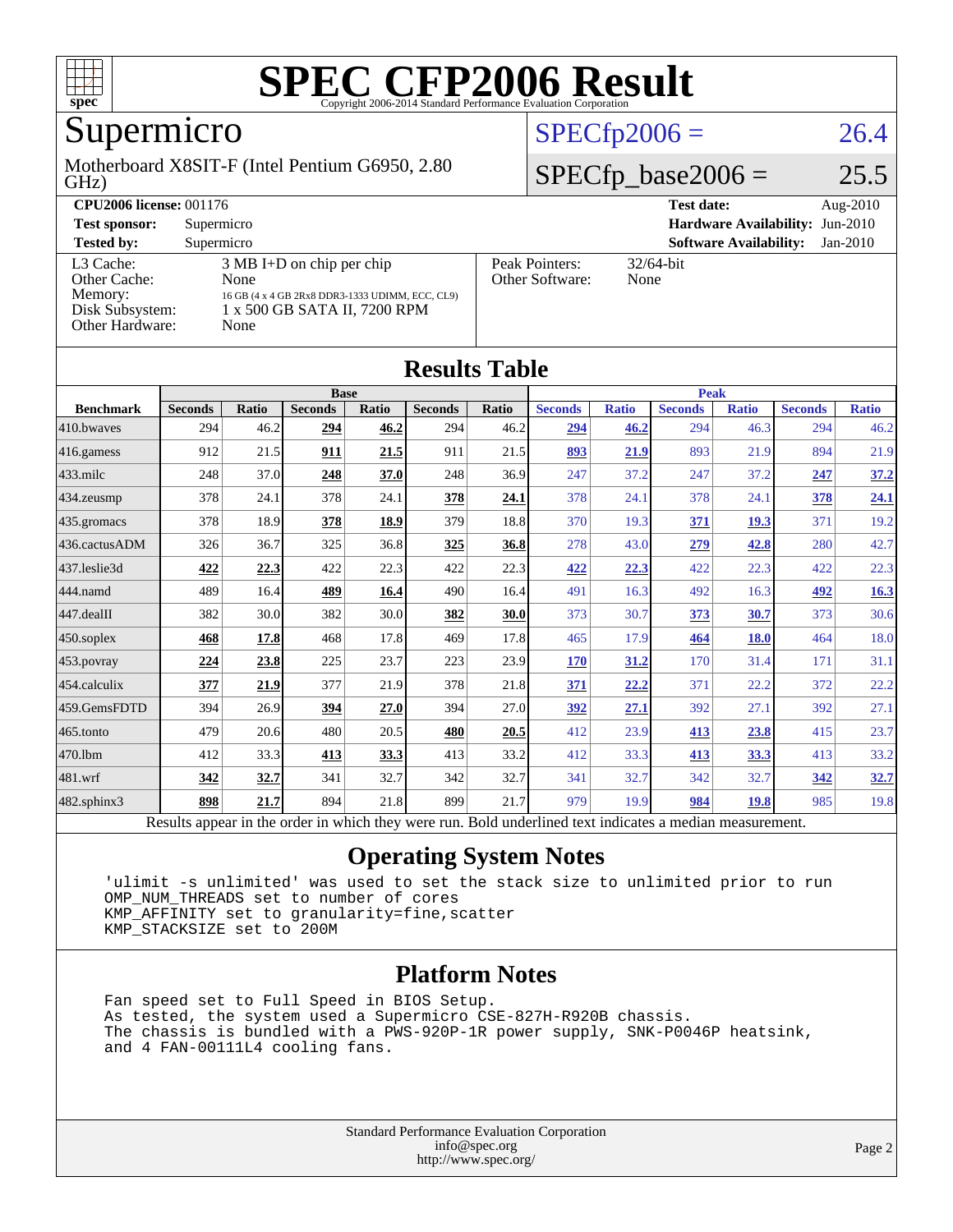

### Supermicro

GHz) Motherboard X8SIT-F (Intel Pentium G6950, 2.80

**[CPU2006 license:](http://www.spec.org/auto/cpu2006/Docs/result-fields.html#CPU2006license)** 001176 **[Test date:](http://www.spec.org/auto/cpu2006/Docs/result-fields.html#Testdate)** Aug-2010

 $SPECTp2006 = 26.4$ 

 $SPECTp\_base2006 = 25.5$ 

**[Test sponsor:](http://www.spec.org/auto/cpu2006/Docs/result-fields.html#Testsponsor)** Supermicro **[Hardware Availability:](http://www.spec.org/auto/cpu2006/Docs/result-fields.html#HardwareAvailability)** Jun-2010 **[Tested by:](http://www.spec.org/auto/cpu2006/Docs/result-fields.html#Testedby)** Supermicro **[Software Availability:](http://www.spec.org/auto/cpu2006/Docs/result-fields.html#SoftwareAvailability)** Jan-2010

#### **[General Notes](http://www.spec.org/auto/cpu2006/Docs/result-fields.html#GeneralNotes)**

Binaries were compiled on SLES 10 with Binutils 2.18.50.0.7.20080502

### **[Base Compiler Invocation](http://www.spec.org/auto/cpu2006/Docs/result-fields.html#BaseCompilerInvocation)**

[C benchmarks](http://www.spec.org/auto/cpu2006/Docs/result-fields.html#Cbenchmarks):  $\text{icc}$   $-\text{m64}$ 

[C++ benchmarks:](http://www.spec.org/auto/cpu2006/Docs/result-fields.html#CXXbenchmarks) [icpc -m64](http://www.spec.org/cpu2006/results/res2010q3/cpu2006-20100913-13234.flags.html#user_CXXbase_intel_icpc_64bit_bedb90c1146cab66620883ef4f41a67e)

[Fortran benchmarks](http://www.spec.org/auto/cpu2006/Docs/result-fields.html#Fortranbenchmarks): [ifort -m64](http://www.spec.org/cpu2006/results/res2010q3/cpu2006-20100913-13234.flags.html#user_FCbase_intel_ifort_64bit_ee9d0fb25645d0210d97eb0527dcc06e)

[Benchmarks using both Fortran and C](http://www.spec.org/auto/cpu2006/Docs/result-fields.html#BenchmarksusingbothFortranandC): [icc -m64](http://www.spec.org/cpu2006/results/res2010q3/cpu2006-20100913-13234.flags.html#user_CC_FCbase_intel_icc_64bit_0b7121f5ab7cfabee23d88897260401c) [ifort -m64](http://www.spec.org/cpu2006/results/res2010q3/cpu2006-20100913-13234.flags.html#user_CC_FCbase_intel_ifort_64bit_ee9d0fb25645d0210d97eb0527dcc06e)

### **[Base Portability Flags](http://www.spec.org/auto/cpu2006/Docs/result-fields.html#BasePortabilityFlags)**

| 410.bwaves: -DSPEC CPU LP64                |                                                                |
|--------------------------------------------|----------------------------------------------------------------|
| 416.gamess: -DSPEC_CPU_LP64                |                                                                |
| 433.milc: -DSPEC CPU LP64                  |                                                                |
| 434.zeusmp: -DSPEC_CPU_LP64                |                                                                |
| 435.gromacs: -DSPEC_CPU_LP64 -nofor_main   |                                                                |
| 436.cactusADM: -DSPEC_CPU_LP64 -nofor main |                                                                |
| 437.leslie3d: -DSPEC CPU LP64              |                                                                |
| 444.namd: -DSPEC CPU LP64                  |                                                                |
| 447.dealII: -DSPEC CPU LP64                |                                                                |
| 450.soplex: -DSPEC_CPU_LP64                |                                                                |
| 453.povray: -DSPEC_CPU_LP64                |                                                                |
| 454.calculix: -DSPEC CPU LP64 -nofor main  |                                                                |
| 459. GemsFDTD: - DSPEC CPU LP64            |                                                                |
| 465.tonto: - DSPEC CPU LP64                |                                                                |
| 470.1bm: - DSPEC CPU LP64                  |                                                                |
|                                            | 481.wrf: -DSPEC CPU_LP64 -DSPEC_CPU_CASE_FLAG -DSPEC_CPU_LINUX |
| 482.sphinx3: -DSPEC CPU LP64               |                                                                |

### **[Base Optimization Flags](http://www.spec.org/auto/cpu2006/Docs/result-fields.html#BaseOptimizationFlags)**

<http://www.spec.org/>

Standard Performance Evaluation Corporation [info@spec.org](mailto:info@spec.org) [C benchmarks](http://www.spec.org/auto/cpu2006/Docs/result-fields.html#Cbenchmarks): [-xSSSE3](http://www.spec.org/cpu2006/results/res2010q3/cpu2006-20100913-13234.flags.html#user_CCbase_f-xSSSE3) [-ipo](http://www.spec.org/cpu2006/results/res2010q3/cpu2006-20100913-13234.flags.html#user_CCbase_f-ipo) [-O3](http://www.spec.org/cpu2006/results/res2010q3/cpu2006-20100913-13234.flags.html#user_CCbase_f-O3) [-no-prec-div](http://www.spec.org/cpu2006/results/res2010q3/cpu2006-20100913-13234.flags.html#user_CCbase_f-no-prec-div) [-static](http://www.spec.org/cpu2006/results/res2010q3/cpu2006-20100913-13234.flags.html#user_CCbase_f-static) [-parallel](http://www.spec.org/cpu2006/results/res2010q3/cpu2006-20100913-13234.flags.html#user_CCbase_f-parallel) [-opt-prefetch](http://www.spec.org/cpu2006/results/res2010q3/cpu2006-20100913-13234.flags.html#user_CCbase_f-opt-prefetch) [C++ benchmarks:](http://www.spec.org/auto/cpu2006/Docs/result-fields.html#CXXbenchmarks) [-xSSSE3](http://www.spec.org/cpu2006/results/res2010q3/cpu2006-20100913-13234.flags.html#user_CXXbase_f-xSSSE3) [-ipo](http://www.spec.org/cpu2006/results/res2010q3/cpu2006-20100913-13234.flags.html#user_CXXbase_f-ipo) [-O3](http://www.spec.org/cpu2006/results/res2010q3/cpu2006-20100913-13234.flags.html#user_CXXbase_f-O3) [-no-prec-div](http://www.spec.org/cpu2006/results/res2010q3/cpu2006-20100913-13234.flags.html#user_CXXbase_f-no-prec-div) [-static](http://www.spec.org/cpu2006/results/res2010q3/cpu2006-20100913-13234.flags.html#user_CXXbase_f-static) [-parallel](http://www.spec.org/cpu2006/results/res2010q3/cpu2006-20100913-13234.flags.html#user_CXXbase_f-parallel) [-opt-prefetch](http://www.spec.org/cpu2006/results/res2010q3/cpu2006-20100913-13234.flags.html#user_CXXbase_f-opt-prefetch) [Fortran benchmarks](http://www.spec.org/auto/cpu2006/Docs/result-fields.html#Fortranbenchmarks): [-xSSSE3](http://www.spec.org/cpu2006/results/res2010q3/cpu2006-20100913-13234.flags.html#user_FCbase_f-xSSSE3) [-ipo](http://www.spec.org/cpu2006/results/res2010q3/cpu2006-20100913-13234.flags.html#user_FCbase_f-ipo) [-O3](http://www.spec.org/cpu2006/results/res2010q3/cpu2006-20100913-13234.flags.html#user_FCbase_f-O3) [-no-prec-div](http://www.spec.org/cpu2006/results/res2010q3/cpu2006-20100913-13234.flags.html#user_FCbase_f-no-prec-div) [-static](http://www.spec.org/cpu2006/results/res2010q3/cpu2006-20100913-13234.flags.html#user_FCbase_f-static) [-parallel](http://www.spec.org/cpu2006/results/res2010q3/cpu2006-20100913-13234.flags.html#user_FCbase_f-parallel) [-opt-prefetch](http://www.spec.org/cpu2006/results/res2010q3/cpu2006-20100913-13234.flags.html#user_FCbase_f-opt-prefetch) Continued on next page

Page 3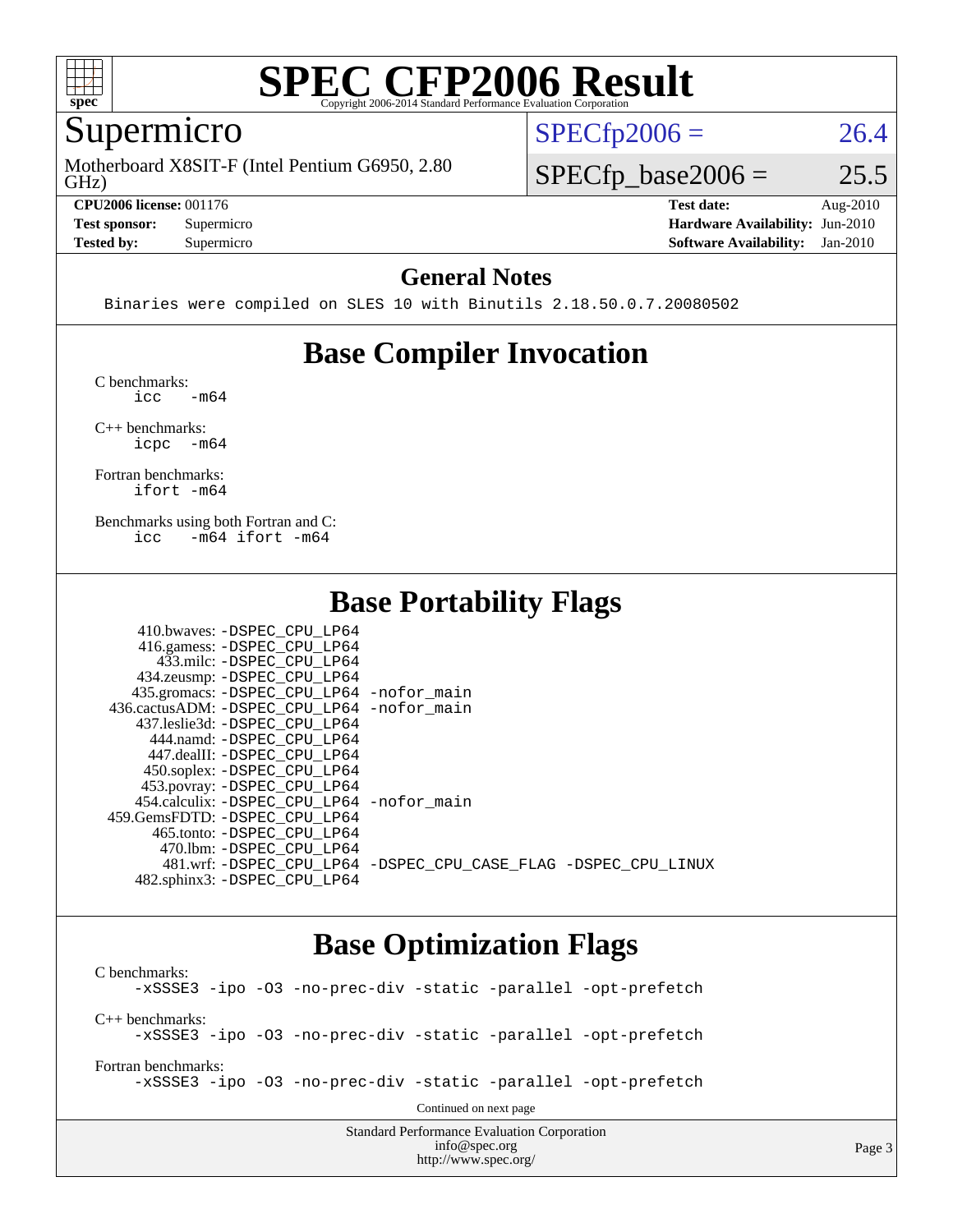

### Supermicro

GHz) Motherboard X8SIT-F (Intel Pentium G6950, 2.80  $SPECTp2006 = 26.4$ 

 $SPECTp\_base2006 = 25.5$ 

**[CPU2006 license:](http://www.spec.org/auto/cpu2006/Docs/result-fields.html#CPU2006license)** 001176 **[Test date:](http://www.spec.org/auto/cpu2006/Docs/result-fields.html#Testdate)** Aug-2010 **[Test sponsor:](http://www.spec.org/auto/cpu2006/Docs/result-fields.html#Testsponsor)** Supermicro Supermicro **[Hardware Availability:](http://www.spec.org/auto/cpu2006/Docs/result-fields.html#HardwareAvailability)** Jun-2010 **[Tested by:](http://www.spec.org/auto/cpu2006/Docs/result-fields.html#Testedby)** Supermicro **[Software Availability:](http://www.spec.org/auto/cpu2006/Docs/result-fields.html#SoftwareAvailability)** Jan-2010

### **[Base Optimization Flags \(Continued\)](http://www.spec.org/auto/cpu2006/Docs/result-fields.html#BaseOptimizationFlags)**

[Benchmarks using both Fortran and C](http://www.spec.org/auto/cpu2006/Docs/result-fields.html#BenchmarksusingbothFortranandC):

[-xSSSE3](http://www.spec.org/cpu2006/results/res2010q3/cpu2006-20100913-13234.flags.html#user_CC_FCbase_f-xSSSE3) [-ipo](http://www.spec.org/cpu2006/results/res2010q3/cpu2006-20100913-13234.flags.html#user_CC_FCbase_f-ipo) [-O3](http://www.spec.org/cpu2006/results/res2010q3/cpu2006-20100913-13234.flags.html#user_CC_FCbase_f-O3) [-no-prec-div](http://www.spec.org/cpu2006/results/res2010q3/cpu2006-20100913-13234.flags.html#user_CC_FCbase_f-no-prec-div) [-static](http://www.spec.org/cpu2006/results/res2010q3/cpu2006-20100913-13234.flags.html#user_CC_FCbase_f-static) [-parallel](http://www.spec.org/cpu2006/results/res2010q3/cpu2006-20100913-13234.flags.html#user_CC_FCbase_f-parallel) [-opt-prefetch](http://www.spec.org/cpu2006/results/res2010q3/cpu2006-20100913-13234.flags.html#user_CC_FCbase_f-opt-prefetch)

### **[Peak Compiler Invocation](http://www.spec.org/auto/cpu2006/Docs/result-fields.html#PeakCompilerInvocation)**

 $C$  benchmarks:<br>icc  $-m64$ 

[C++ benchmarks:](http://www.spec.org/auto/cpu2006/Docs/result-fields.html#CXXbenchmarks) [icpc -m64](http://www.spec.org/cpu2006/results/res2010q3/cpu2006-20100913-13234.flags.html#user_CXXpeak_intel_icpc_64bit_bedb90c1146cab66620883ef4f41a67e)

[Fortran benchmarks](http://www.spec.org/auto/cpu2006/Docs/result-fields.html#Fortranbenchmarks): [ifort -m64](http://www.spec.org/cpu2006/results/res2010q3/cpu2006-20100913-13234.flags.html#user_FCpeak_intel_ifort_64bit_ee9d0fb25645d0210d97eb0527dcc06e)

[Benchmarks using both Fortran and C](http://www.spec.org/auto/cpu2006/Docs/result-fields.html#BenchmarksusingbothFortranandC): [icc -m64](http://www.spec.org/cpu2006/results/res2010q3/cpu2006-20100913-13234.flags.html#user_CC_FCpeak_intel_icc_64bit_0b7121f5ab7cfabee23d88897260401c) [ifort -m64](http://www.spec.org/cpu2006/results/res2010q3/cpu2006-20100913-13234.flags.html#user_CC_FCpeak_intel_ifort_64bit_ee9d0fb25645d0210d97eb0527dcc06e)

### **[Peak Portability Flags](http://www.spec.org/auto/cpu2006/Docs/result-fields.html#PeakPortabilityFlags)**

Same as Base Portability Flags

### **[Peak Optimization Flags](http://www.spec.org/auto/cpu2006/Docs/result-fields.html#PeakOptimizationFlags)**

[C benchmarks](http://www.spec.org/auto/cpu2006/Docs/result-fields.html#Cbenchmarks):

 433.milc: [-prof-gen](http://www.spec.org/cpu2006/results/res2010q3/cpu2006-20100913-13234.flags.html#user_peakPASS1_CFLAGSPASS1_LDFLAGS433_milc_prof_gen_e43856698f6ca7b7e442dfd80e94a8fc)(pass 1) [-prof-use](http://www.spec.org/cpu2006/results/res2010q3/cpu2006-20100913-13234.flags.html#user_peakPASS2_CFLAGSPASS2_LDFLAGS433_milc_prof_use_bccf7792157ff70d64e32fe3e1250b55)(pass 2) [-xSSSE3](http://www.spec.org/cpu2006/results/res2010q3/cpu2006-20100913-13234.flags.html#user_peakOPTIMIZE433_milc_f-xSSSE3) [-ipo](http://www.spec.org/cpu2006/results/res2010q3/cpu2006-20100913-13234.flags.html#user_peakOPTIMIZE433_milc_f-ipo) [-O3](http://www.spec.org/cpu2006/results/res2010q3/cpu2006-20100913-13234.flags.html#user_peakOPTIMIZE433_milc_f-O3) [-no-prec-div](http://www.spec.org/cpu2006/results/res2010q3/cpu2006-20100913-13234.flags.html#user_peakOPTIMIZE433_milc_f-no-prec-div) [-static](http://www.spec.org/cpu2006/results/res2010q3/cpu2006-20100913-13234.flags.html#user_peakOPTIMIZE433_milc_f-static) [-fno-alias](http://www.spec.org/cpu2006/results/res2010q3/cpu2006-20100913-13234.flags.html#user_peakOPTIMIZE433_milc_f-no-alias_694e77f6c5a51e658e82ccff53a9e63a)

 $470.$ lbm: basepeak = yes

 482.sphinx3: [-xSSSE3](http://www.spec.org/cpu2006/results/res2010q3/cpu2006-20100913-13234.flags.html#user_peakOPTIMIZE482_sphinx3_f-xSSSE3) [-ipo](http://www.spec.org/cpu2006/results/res2010q3/cpu2006-20100913-13234.flags.html#user_peakOPTIMIZE482_sphinx3_f-ipo) [-O3](http://www.spec.org/cpu2006/results/res2010q3/cpu2006-20100913-13234.flags.html#user_peakOPTIMIZE482_sphinx3_f-O3) [-no-prec-div](http://www.spec.org/cpu2006/results/res2010q3/cpu2006-20100913-13234.flags.html#user_peakOPTIMIZE482_sphinx3_f-no-prec-div) [-static](http://www.spec.org/cpu2006/results/res2010q3/cpu2006-20100913-13234.flags.html#user_peakOPTIMIZE482_sphinx3_f-static) [-auto-ilp32](http://www.spec.org/cpu2006/results/res2010q3/cpu2006-20100913-13234.flags.html#user_peakCOPTIMIZE482_sphinx3_f-auto-ilp32) [-unroll2](http://www.spec.org/cpu2006/results/res2010q3/cpu2006-20100913-13234.flags.html#user_peakCOPTIMIZE482_sphinx3_f-unroll_784dae83bebfb236979b41d2422d7ec2)

[C++ benchmarks:](http://www.spec.org/auto/cpu2006/Docs/result-fields.html#CXXbenchmarks)

 444.namd: [-prof-gen](http://www.spec.org/cpu2006/results/res2010q3/cpu2006-20100913-13234.flags.html#user_peakPASS1_CXXFLAGSPASS1_LDFLAGS444_namd_prof_gen_e43856698f6ca7b7e442dfd80e94a8fc)(pass 1) [-prof-use](http://www.spec.org/cpu2006/results/res2010q3/cpu2006-20100913-13234.flags.html#user_peakPASS2_CXXFLAGSPASS2_LDFLAGS444_namd_prof_use_bccf7792157ff70d64e32fe3e1250b55)(pass 2) [-xSSSE3](http://www.spec.org/cpu2006/results/res2010q3/cpu2006-20100913-13234.flags.html#user_peakCXXOPTIMIZEOPTIMIZE444_namd_f-xSSSE3) [-ipo](http://www.spec.org/cpu2006/results/res2010q3/cpu2006-20100913-13234.flags.html#user_peakCXXOPTIMIZEOPTIMIZE444_namd_f-ipo) [-O3](http://www.spec.org/cpu2006/results/res2010q3/cpu2006-20100913-13234.flags.html#user_peakCXXOPTIMIZEOPTIMIZE444_namd_f-O3) [-no-prec-div](http://www.spec.org/cpu2006/results/res2010q3/cpu2006-20100913-13234.flags.html#user_peakCXXOPTIMIZEOPTIMIZE444_namd_f-no-prec-div) [-static](http://www.spec.org/cpu2006/results/res2010q3/cpu2006-20100913-13234.flags.html#user_peakCXXOPTIMIZEOPTIMIZE444_namd_f-static) [-fno-alias](http://www.spec.org/cpu2006/results/res2010q3/cpu2006-20100913-13234.flags.html#user_peakCXXOPTIMIZE444_namd_f-no-alias_694e77f6c5a51e658e82ccff53a9e63a) [-auto-ilp32](http://www.spec.org/cpu2006/results/res2010q3/cpu2006-20100913-13234.flags.html#user_peakCXXOPTIMIZE444_namd_f-auto-ilp32)

 447.dealII: [-prof-gen](http://www.spec.org/cpu2006/results/res2010q3/cpu2006-20100913-13234.flags.html#user_peakPASS1_CXXFLAGSPASS1_LDFLAGS447_dealII_prof_gen_e43856698f6ca7b7e442dfd80e94a8fc)(pass 1) [-prof-use](http://www.spec.org/cpu2006/results/res2010q3/cpu2006-20100913-13234.flags.html#user_peakPASS2_CXXFLAGSPASS2_LDFLAGS447_dealII_prof_use_bccf7792157ff70d64e32fe3e1250b55)(pass 2) [-xSSSE3](http://www.spec.org/cpu2006/results/res2010q3/cpu2006-20100913-13234.flags.html#user_peakCXXOPTIMIZEOPTIMIZE447_dealII_f-xSSSE3) [-ipo](http://www.spec.org/cpu2006/results/res2010q3/cpu2006-20100913-13234.flags.html#user_peakCXXOPTIMIZEOPTIMIZE447_dealII_f-ipo) [-O3](http://www.spec.org/cpu2006/results/res2010q3/cpu2006-20100913-13234.flags.html#user_peakCXXOPTIMIZEOPTIMIZE447_dealII_f-O3) [-no-prec-div](http://www.spec.org/cpu2006/results/res2010q3/cpu2006-20100913-13234.flags.html#user_peakCXXOPTIMIZEOPTIMIZE447_dealII_f-no-prec-div) [-static](http://www.spec.org/cpu2006/results/res2010q3/cpu2006-20100913-13234.flags.html#user_peakCXXOPTIMIZEOPTIMIZE447_dealII_f-static) [-unroll2](http://www.spec.org/cpu2006/results/res2010q3/cpu2006-20100913-13234.flags.html#user_peakCXXOPTIMIZE447_dealII_f-unroll_784dae83bebfb236979b41d2422d7ec2) [-ansi-alias](http://www.spec.org/cpu2006/results/res2010q3/cpu2006-20100913-13234.flags.html#user_peakCXXOPTIMIZE447_dealII_f-ansi-alias) [-scalar-rep-](http://www.spec.org/cpu2006/results/res2010q3/cpu2006-20100913-13234.flags.html#user_peakCXXOPTIMIZE447_dealII_f-disablescalarrep_abbcad04450fb118e4809c81d83c8a1d) [-opt-prefetch](http://www.spec.org/cpu2006/results/res2010q3/cpu2006-20100913-13234.flags.html#user_peakCXXOPTIMIZE447_dealII_f-opt-prefetch)

```
 450.soplex: -prof-gen(pass 1) -prof-use(pass 2) -xSSSE3 -ipo -O3
-no-prec-div -static -opt-malloc-options=3 -auto-ilp32
```
Continued on next page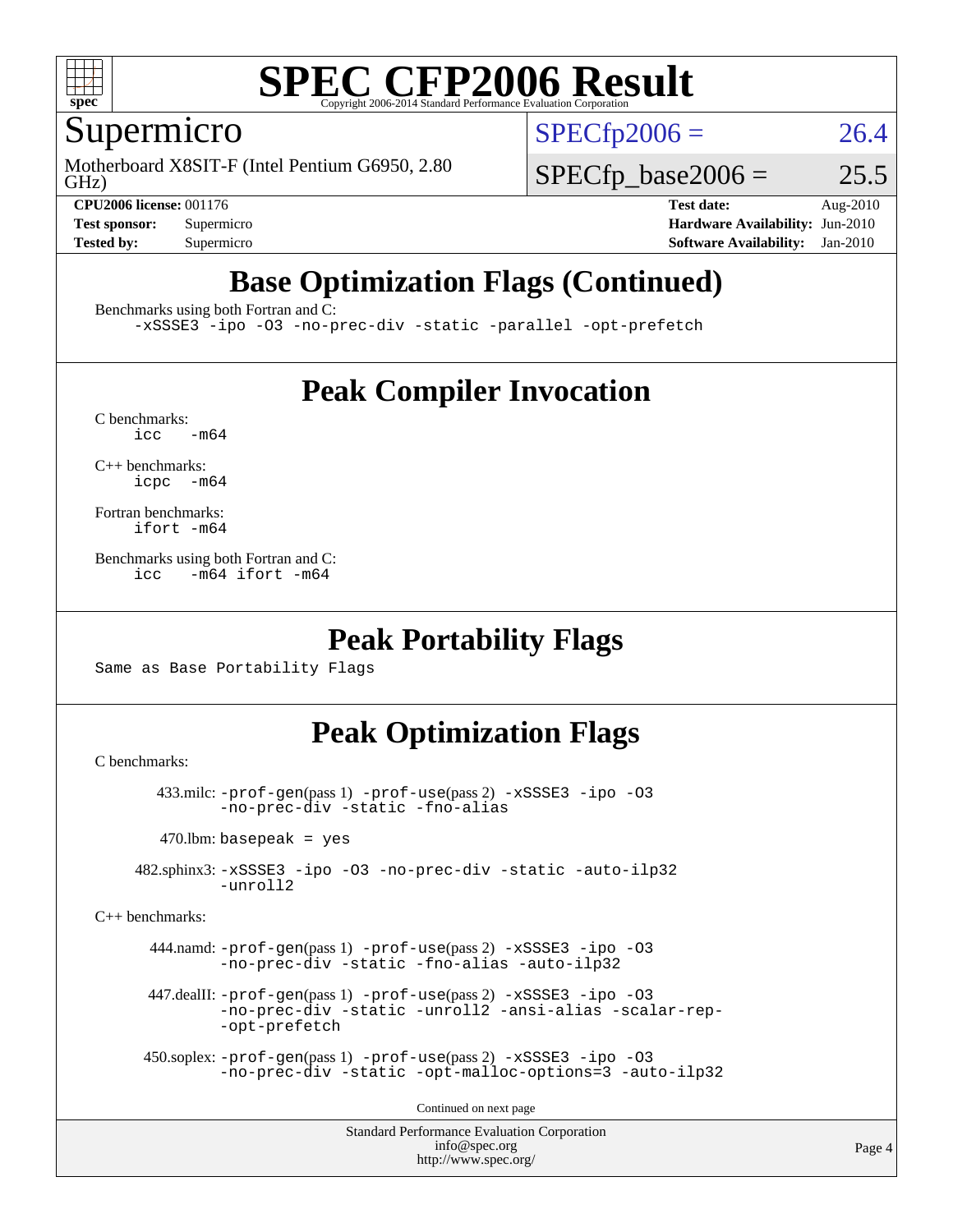

Supermicro

GHz) Motherboard X8SIT-F (Intel Pentium G6950, 2.80  $SPECTp2006 = 26.4$ 

 $SPECTp\_base2006 = 25.5$ 

**[CPU2006 license:](http://www.spec.org/auto/cpu2006/Docs/result-fields.html#CPU2006license)** 001176 **[Test date:](http://www.spec.org/auto/cpu2006/Docs/result-fields.html#Testdate)** Aug-2010 **[Test sponsor:](http://www.spec.org/auto/cpu2006/Docs/result-fields.html#Testsponsor)** Supermicro Supermicro **[Hardware Availability:](http://www.spec.org/auto/cpu2006/Docs/result-fields.html#HardwareAvailability)** Jun-2010 **[Tested by:](http://www.spec.org/auto/cpu2006/Docs/result-fields.html#Testedby)** Supermicro **[Software Availability:](http://www.spec.org/auto/cpu2006/Docs/result-fields.html#SoftwareAvailability)** Jan-2010

### **[Peak Optimization Flags \(Continued\)](http://www.spec.org/auto/cpu2006/Docs/result-fields.html#PeakOptimizationFlags)**

 453.povray: [-prof-gen](http://www.spec.org/cpu2006/results/res2010q3/cpu2006-20100913-13234.flags.html#user_peakPASS1_CXXFLAGSPASS1_LDFLAGS453_povray_prof_gen_e43856698f6ca7b7e442dfd80e94a8fc)(pass 1) [-prof-use](http://www.spec.org/cpu2006/results/res2010q3/cpu2006-20100913-13234.flags.html#user_peakPASS2_CXXFLAGSPASS2_LDFLAGS453_povray_prof_use_bccf7792157ff70d64e32fe3e1250b55)(pass 2) [-xSSSE3](http://www.spec.org/cpu2006/results/res2010q3/cpu2006-20100913-13234.flags.html#user_peakCXXOPTIMIZEOPTIMIZE453_povray_f-xSSSE3) [-ipo](http://www.spec.org/cpu2006/results/res2010q3/cpu2006-20100913-13234.flags.html#user_peakCXXOPTIMIZEOPTIMIZE453_povray_f-ipo) [-O3](http://www.spec.org/cpu2006/results/res2010q3/cpu2006-20100913-13234.flags.html#user_peakCXXOPTIMIZEOPTIMIZE453_povray_f-O3) [-no-prec-div](http://www.spec.org/cpu2006/results/res2010q3/cpu2006-20100913-13234.flags.html#user_peakCXXOPTIMIZEOPTIMIZE453_povray_f-no-prec-div) [-static](http://www.spec.org/cpu2006/results/res2010q3/cpu2006-20100913-13234.flags.html#user_peakCXXOPTIMIZEOPTIMIZE453_povray_f-static) [-unroll4](http://www.spec.org/cpu2006/results/res2010q3/cpu2006-20100913-13234.flags.html#user_peakCXXOPTIMIZE453_povray_f-unroll_4e5e4ed65b7fd20bdcd365bec371b81f) [-ansi-alias](http://www.spec.org/cpu2006/results/res2010q3/cpu2006-20100913-13234.flags.html#user_peakCXXOPTIMIZE453_povray_f-ansi-alias) [Fortran benchmarks](http://www.spec.org/auto/cpu2006/Docs/result-fields.html#Fortranbenchmarks): 410.bwaves: [-xSSSE3](http://www.spec.org/cpu2006/results/res2010q3/cpu2006-20100913-13234.flags.html#user_peakOPTIMIZE410_bwaves_f-xSSSE3) [-ipo](http://www.spec.org/cpu2006/results/res2010q3/cpu2006-20100913-13234.flags.html#user_peakOPTIMIZE410_bwaves_f-ipo) [-O3](http://www.spec.org/cpu2006/results/res2010q3/cpu2006-20100913-13234.flags.html#user_peakOPTIMIZE410_bwaves_f-O3) [-no-prec-div](http://www.spec.org/cpu2006/results/res2010q3/cpu2006-20100913-13234.flags.html#user_peakOPTIMIZE410_bwaves_f-no-prec-div) [-static](http://www.spec.org/cpu2006/results/res2010q3/cpu2006-20100913-13234.flags.html#user_peakOPTIMIZE410_bwaves_f-static) [-opt-prefetch](http://www.spec.org/cpu2006/results/res2010q3/cpu2006-20100913-13234.flags.html#user_peakOPTIMIZE410_bwaves_f-opt-prefetch) [-parallel](http://www.spec.org/cpu2006/results/res2010q3/cpu2006-20100913-13234.flags.html#user_peakOPTIMIZE410_bwaves_f-parallel) 416.gamess: [-prof-gen](http://www.spec.org/cpu2006/results/res2010q3/cpu2006-20100913-13234.flags.html#user_peakPASS1_FFLAGSPASS1_LDFLAGS416_gamess_prof_gen_e43856698f6ca7b7e442dfd80e94a8fc)(pass 1) [-prof-use](http://www.spec.org/cpu2006/results/res2010q3/cpu2006-20100913-13234.flags.html#user_peakPASS2_FFLAGSPASS2_LDFLAGS416_gamess_prof_use_bccf7792157ff70d64e32fe3e1250b55)(pass 2) [-xSSSE3](http://www.spec.org/cpu2006/results/res2010q3/cpu2006-20100913-13234.flags.html#user_peakOPTIMIZE416_gamess_f-xSSSE3) [-ipo](http://www.spec.org/cpu2006/results/res2010q3/cpu2006-20100913-13234.flags.html#user_peakOPTIMIZE416_gamess_f-ipo) [-O3](http://www.spec.org/cpu2006/results/res2010q3/cpu2006-20100913-13234.flags.html#user_peakOPTIMIZE416_gamess_f-O3) [-no-prec-div](http://www.spec.org/cpu2006/results/res2010q3/cpu2006-20100913-13234.flags.html#user_peakOPTIMIZE416_gamess_f-no-prec-div) [-static](http://www.spec.org/cpu2006/results/res2010q3/cpu2006-20100913-13234.flags.html#user_peakOPTIMIZE416_gamess_f-static) [-unroll2](http://www.spec.org/cpu2006/results/res2010q3/cpu2006-20100913-13234.flags.html#user_peakOPTIMIZE416_gamess_f-unroll_784dae83bebfb236979b41d2422d7ec2) [-Ob0](http://www.spec.org/cpu2006/results/res2010q3/cpu2006-20100913-13234.flags.html#user_peakOPTIMIZE416_gamess_f-Ob_n_fbe6f6428adb7d4b74b1e99bb2444c2d) [-ansi-alias](http://www.spec.org/cpu2006/results/res2010q3/cpu2006-20100913-13234.flags.html#user_peakOPTIMIZE416_gamess_f-ansi-alias) [-scalar-rep-](http://www.spec.org/cpu2006/results/res2010q3/cpu2006-20100913-13234.flags.html#user_peakOPTIMIZE416_gamess_f-disablescalarrep_abbcad04450fb118e4809c81d83c8a1d) 434.zeusmp: basepeak = yes 437.leslie3d: basepeak = yes 459.GemsFDTD: [-prof-gen](http://www.spec.org/cpu2006/results/res2010q3/cpu2006-20100913-13234.flags.html#user_peakPASS1_FFLAGSPASS1_LDFLAGS459_GemsFDTD_prof_gen_e43856698f6ca7b7e442dfd80e94a8fc)(pass 1) [-prof-use](http://www.spec.org/cpu2006/results/res2010q3/cpu2006-20100913-13234.flags.html#user_peakPASS2_FFLAGSPASS2_LDFLAGS459_GemsFDTD_prof_use_bccf7792157ff70d64e32fe3e1250b55)(pass 2) [-xSSSE3](http://www.spec.org/cpu2006/results/res2010q3/cpu2006-20100913-13234.flags.html#user_peakOPTIMIZE459_GemsFDTD_f-xSSSE3) [-ipo](http://www.spec.org/cpu2006/results/res2010q3/cpu2006-20100913-13234.flags.html#user_peakOPTIMIZE459_GemsFDTD_f-ipo) [-O3](http://www.spec.org/cpu2006/results/res2010q3/cpu2006-20100913-13234.flags.html#user_peakOPTIMIZE459_GemsFDTD_f-O3) [-no-prec-div](http://www.spec.org/cpu2006/results/res2010q3/cpu2006-20100913-13234.flags.html#user_peakOPTIMIZE459_GemsFDTD_f-no-prec-div) [-static](http://www.spec.org/cpu2006/results/res2010q3/cpu2006-20100913-13234.flags.html#user_peakOPTIMIZE459_GemsFDTD_f-static) [-unroll2](http://www.spec.org/cpu2006/results/res2010q3/cpu2006-20100913-13234.flags.html#user_peakOPTIMIZE459_GemsFDTD_f-unroll_784dae83bebfb236979b41d2422d7ec2) [-Ob0](http://www.spec.org/cpu2006/results/res2010q3/cpu2006-20100913-13234.flags.html#user_peakOPTIMIZE459_GemsFDTD_f-Ob_n_fbe6f6428adb7d4b74b1e99bb2444c2d) [-opt-prefetch](http://www.spec.org/cpu2006/results/res2010q3/cpu2006-20100913-13234.flags.html#user_peakOPTIMIZE459_GemsFDTD_f-opt-prefetch) [-parallel](http://www.spec.org/cpu2006/results/res2010q3/cpu2006-20100913-13234.flags.html#user_peakOPTIMIZE459_GemsFDTD_f-parallel) 465.tonto: [-prof-gen](http://www.spec.org/cpu2006/results/res2010q3/cpu2006-20100913-13234.flags.html#user_peakPASS1_FFLAGSPASS1_LDFLAGS465_tonto_prof_gen_e43856698f6ca7b7e442dfd80e94a8fc)(pass 1) [-prof-use](http://www.spec.org/cpu2006/results/res2010q3/cpu2006-20100913-13234.flags.html#user_peakPASS2_FFLAGSPASS2_LDFLAGS465_tonto_prof_use_bccf7792157ff70d64e32fe3e1250b55)(pass 2) [-xSSSE3](http://www.spec.org/cpu2006/results/res2010q3/cpu2006-20100913-13234.flags.html#user_peakOPTIMIZE465_tonto_f-xSSSE3) [-ipo](http://www.spec.org/cpu2006/results/res2010q3/cpu2006-20100913-13234.flags.html#user_peakOPTIMIZE465_tonto_f-ipo) [-O3](http://www.spec.org/cpu2006/results/res2010q3/cpu2006-20100913-13234.flags.html#user_peakOPTIMIZE465_tonto_f-O3) [-no-prec-div](http://www.spec.org/cpu2006/results/res2010q3/cpu2006-20100913-13234.flags.html#user_peakOPTIMIZE465_tonto_f-no-prec-div) [-static](http://www.spec.org/cpu2006/results/res2010q3/cpu2006-20100913-13234.flags.html#user_peakOPTIMIZE465_tonto_f-static) [-unroll4](http://www.spec.org/cpu2006/results/res2010q3/cpu2006-20100913-13234.flags.html#user_peakOPTIMIZE465_tonto_f-unroll_4e5e4ed65b7fd20bdcd365bec371b81f) [-auto](http://www.spec.org/cpu2006/results/res2010q3/cpu2006-20100913-13234.flags.html#user_peakOPTIMIZE465_tonto_f-auto) [Benchmarks using both Fortran and C](http://www.spec.org/auto/cpu2006/Docs/result-fields.html#BenchmarksusingbothFortranandC): 435.gromacs: [-prof-gen](http://www.spec.org/cpu2006/results/res2010q3/cpu2006-20100913-13234.flags.html#user_peakPASS1_CFLAGSPASS1_FFLAGSPASS1_LDFLAGS435_gromacs_prof_gen_e43856698f6ca7b7e442dfd80e94a8fc)(pass 1) [-prof-use](http://www.spec.org/cpu2006/results/res2010q3/cpu2006-20100913-13234.flags.html#user_peakPASS2_CFLAGSPASS2_FFLAGSPASS2_LDFLAGS435_gromacs_prof_use_bccf7792157ff70d64e32fe3e1250b55)(pass 2) [-xSSSE3](http://www.spec.org/cpu2006/results/res2010q3/cpu2006-20100913-13234.flags.html#user_peakOPTIMIZE435_gromacs_f-xSSSE3) [-ipo](http://www.spec.org/cpu2006/results/res2010q3/cpu2006-20100913-13234.flags.html#user_peakOPTIMIZE435_gromacs_f-ipo) [-O3](http://www.spec.org/cpu2006/results/res2010q3/cpu2006-20100913-13234.flags.html#user_peakOPTIMIZE435_gromacs_f-O3) [-no-prec-div](http://www.spec.org/cpu2006/results/res2010q3/cpu2006-20100913-13234.flags.html#user_peakOPTIMIZE435_gromacs_f-no-prec-div) [-static](http://www.spec.org/cpu2006/results/res2010q3/cpu2006-20100913-13234.flags.html#user_peakOPTIMIZE435_gromacs_f-static) [-opt-prefetch](http://www.spec.org/cpu2006/results/res2010q3/cpu2006-20100913-13234.flags.html#user_peakOPTIMIZE435_gromacs_f-opt-prefetch) [-auto-ilp32](http://www.spec.org/cpu2006/results/res2010q3/cpu2006-20100913-13234.flags.html#user_peakCOPTIMIZE435_gromacs_f-auto-ilp32) 436.cactusADM: [-prof-gen](http://www.spec.org/cpu2006/results/res2010q3/cpu2006-20100913-13234.flags.html#user_peakPASS1_CFLAGSPASS1_FFLAGSPASS1_LDFLAGS436_cactusADM_prof_gen_e43856698f6ca7b7e442dfd80e94a8fc)(pass 1) [-prof-use](http://www.spec.org/cpu2006/results/res2010q3/cpu2006-20100913-13234.flags.html#user_peakPASS2_CFLAGSPASS2_FFLAGSPASS2_LDFLAGS436_cactusADM_prof_use_bccf7792157ff70d64e32fe3e1250b55)(pass 2) [-xSSSE3](http://www.spec.org/cpu2006/results/res2010q3/cpu2006-20100913-13234.flags.html#user_peakOPTIMIZE436_cactusADM_f-xSSSE3) [-ipo](http://www.spec.org/cpu2006/results/res2010q3/cpu2006-20100913-13234.flags.html#user_peakOPTIMIZE436_cactusADM_f-ipo) [-O3](http://www.spec.org/cpu2006/results/res2010q3/cpu2006-20100913-13234.flags.html#user_peakOPTIMIZE436_cactusADM_f-O3) [-no-prec-div](http://www.spec.org/cpu2006/results/res2010q3/cpu2006-20100913-13234.flags.html#user_peakOPTIMIZE436_cactusADM_f-no-prec-div) [-static](http://www.spec.org/cpu2006/results/res2010q3/cpu2006-20100913-13234.flags.html#user_peakOPTIMIZE436_cactusADM_f-static) [-unroll2](http://www.spec.org/cpu2006/results/res2010q3/cpu2006-20100913-13234.flags.html#user_peakOPTIMIZE436_cactusADM_f-unroll_784dae83bebfb236979b41d2422d7ec2) [-opt-prefetch](http://www.spec.org/cpu2006/results/res2010q3/cpu2006-20100913-13234.flags.html#user_peakOPTIMIZE436_cactusADM_f-opt-prefetch) [-parallel](http://www.spec.org/cpu2006/results/res2010q3/cpu2006-20100913-13234.flags.html#user_peakOPTIMIZE436_cactusADM_f-parallel) [-auto-ilp32](http://www.spec.org/cpu2006/results/res2010q3/cpu2006-20100913-13234.flags.html#user_peakCOPTIMIZE436_cactusADM_f-auto-ilp32) 454.calculix: [-xSSSE3](http://www.spec.org/cpu2006/results/res2010q3/cpu2006-20100913-13234.flags.html#user_peakOPTIMIZE454_calculix_f-xSSSE3) [-ipo](http://www.spec.org/cpu2006/results/res2010q3/cpu2006-20100913-13234.flags.html#user_peakOPTIMIZE454_calculix_f-ipo) [-O3](http://www.spec.org/cpu2006/results/res2010q3/cpu2006-20100913-13234.flags.html#user_peakOPTIMIZE454_calculix_f-O3) [-no-prec-div](http://www.spec.org/cpu2006/results/res2010q3/cpu2006-20100913-13234.flags.html#user_peakOPTIMIZE454_calculix_f-no-prec-div) [-static](http://www.spec.org/cpu2006/results/res2010q3/cpu2006-20100913-13234.flags.html#user_peakOPTIMIZE454_calculix_f-static) [-auto-ilp32](http://www.spec.org/cpu2006/results/res2010q3/cpu2006-20100913-13234.flags.html#user_peakCOPTIMIZE454_calculix_f-auto-ilp32) 481.wrf: [-xSSSE3](http://www.spec.org/cpu2006/results/res2010q3/cpu2006-20100913-13234.flags.html#user_peakOPTIMIZE481_wrf_f-xSSSE3) [-ipo](http://www.spec.org/cpu2006/results/res2010q3/cpu2006-20100913-13234.flags.html#user_peakOPTIMIZE481_wrf_f-ipo) [-O3](http://www.spec.org/cpu2006/results/res2010q3/cpu2006-20100913-13234.flags.html#user_peakOPTIMIZE481_wrf_f-O3) [-no-prec-div](http://www.spec.org/cpu2006/results/res2010q3/cpu2006-20100913-13234.flags.html#user_peakOPTIMIZE481_wrf_f-no-prec-div) [-static](http://www.spec.org/cpu2006/results/res2010q3/cpu2006-20100913-13234.flags.html#user_peakOPTIMIZE481_wrf_f-static) [-opt-prefetch](http://www.spec.org/cpu2006/results/res2010q3/cpu2006-20100913-13234.flags.html#user_peakOPTIMIZE481_wrf_f-opt-prefetch) [-parallel](http://www.spec.org/cpu2006/results/res2010q3/cpu2006-20100913-13234.flags.html#user_peakOPTIMIZE481_wrf_f-parallel) [-auto-ilp32](http://www.spec.org/cpu2006/results/res2010q3/cpu2006-20100913-13234.flags.html#user_peakCOPTIMIZE481_wrf_f-auto-ilp32)

The flags file that was used to format this result can be browsed at <http://www.spec.org/cpu2006/flags/Intel-ic11.1-linux64-revE.20100915.html>

You can also download the XML flags source by saving the following link: <http://www.spec.org/cpu2006/flags/Intel-ic11.1-linux64-revE.20100915.xml>